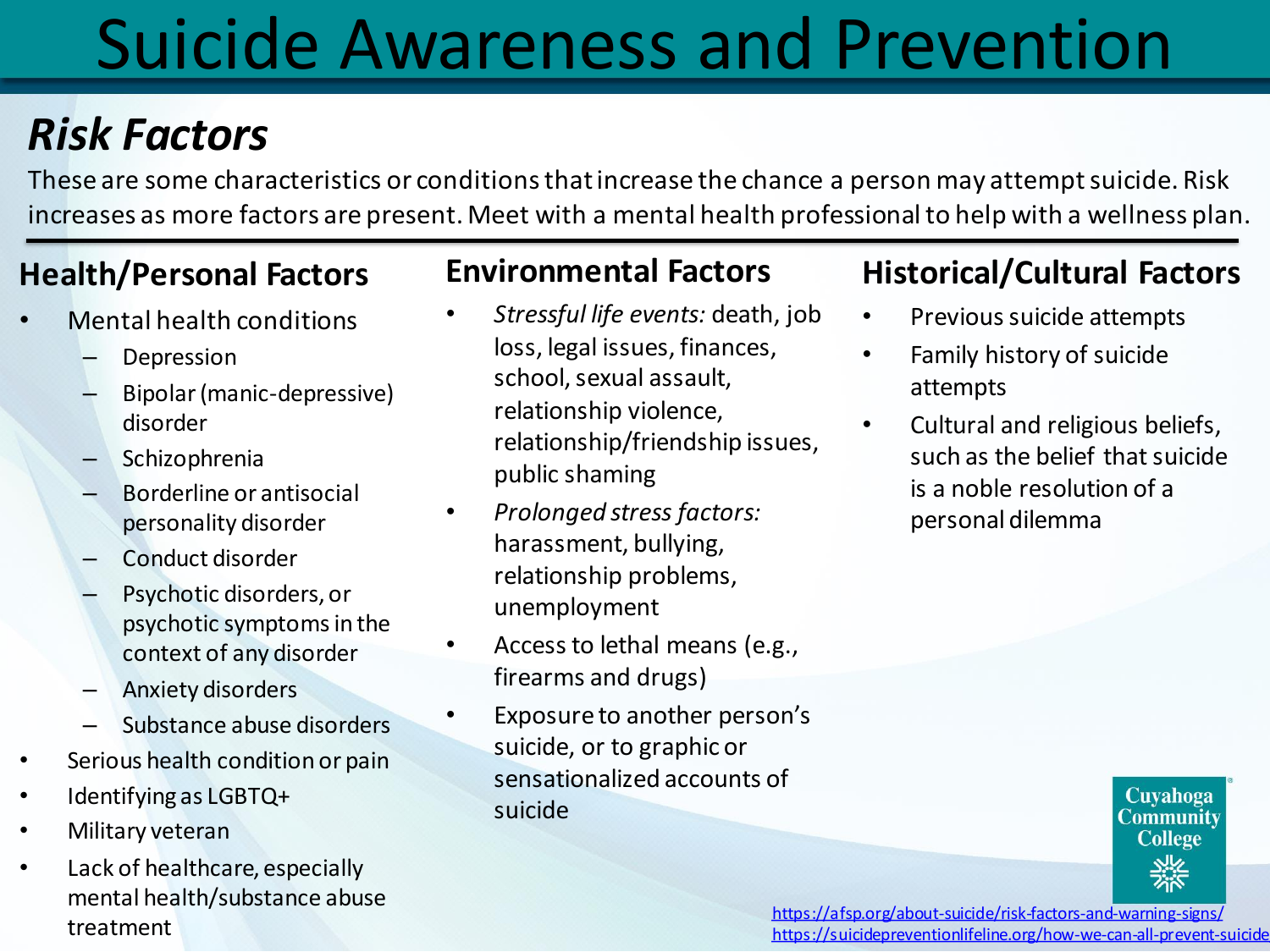## Suicide Awareness and Prevention

## *Warning Signs*

Something to look out for when concerned that a person may be suicidal is a change in behavior or the presence of entirely new behaviors. This is of sharpest concern if the new or changed behavior is related to a painful event, loss, or change. Most people who take their lives exhibit one or more warning signs, either through what they say or what they do.

### **Talks or writes about:**

- Wanting to die
- Killing oneself
- Being a burden to others
- Feeling trapped
- Experiencing unbearable pain
- Having no reason to live
- Being hopeless

#### **Behavior changes:**

- Begins or increases alcohol or drug use
- Looking for a way to die (searching online for means/ materials, buying a gun)
- Acting recklessly
- Withdrawing from activities
- Isolating from others
- Sleeping too much/little
- Visiting or calling people to say goodbye
- Giving away prized possessions
- **Aggression**

### **Mood:**

- **Depression**
- Loss of interest
- Rage
- Irritability
- Humiliation
- Anxiety
- Hopeless
- Different than usual